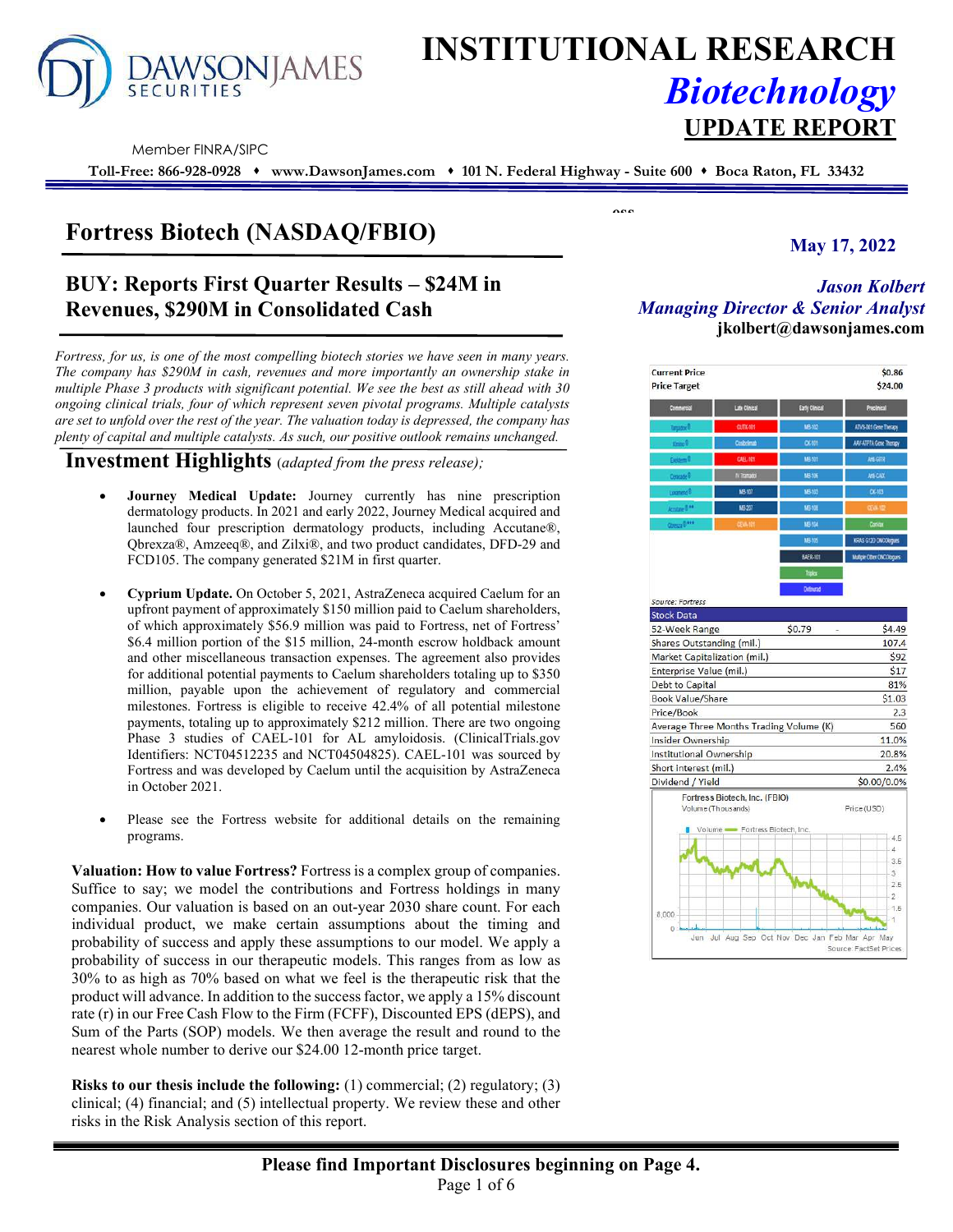

#### **Risk Analysis**

In addition to the typical risks associated with development stage specialty pharmaceutical companies, potential risks specific to Fortress Biotech are as follows:

**Financial risk.** The company may need to raise capital in the marketplace in order to successfully push its products into the next phase, and there can be no assurances that the company will be able to successfully raise capital and/or do so on favorable terms.

**Clinical and regulatory risk**. Lead products must start and complete clinical trials. Trials may not produce results sufficient for regulatory approval.

**Partnership risk.** Fortress Biotech may seek partnerships for clinical development support and commercialization. We have no specific knowledge of any discussions with possible partners today, and there can be no assurances that the company will be able to secure a favorable partnership.

**Commercial risk.** There are no assurances that the company will be able to secure favorable pricing, commercially launch products, and achieve significant market share to become profitable.

**Legal and intellectual property risk.** The company may have to defend its patents and technical know-how, and there can be no assurances that the patents will not be infringed or will be held as valid if challenged, and or that the company may infringe on third parties' patents.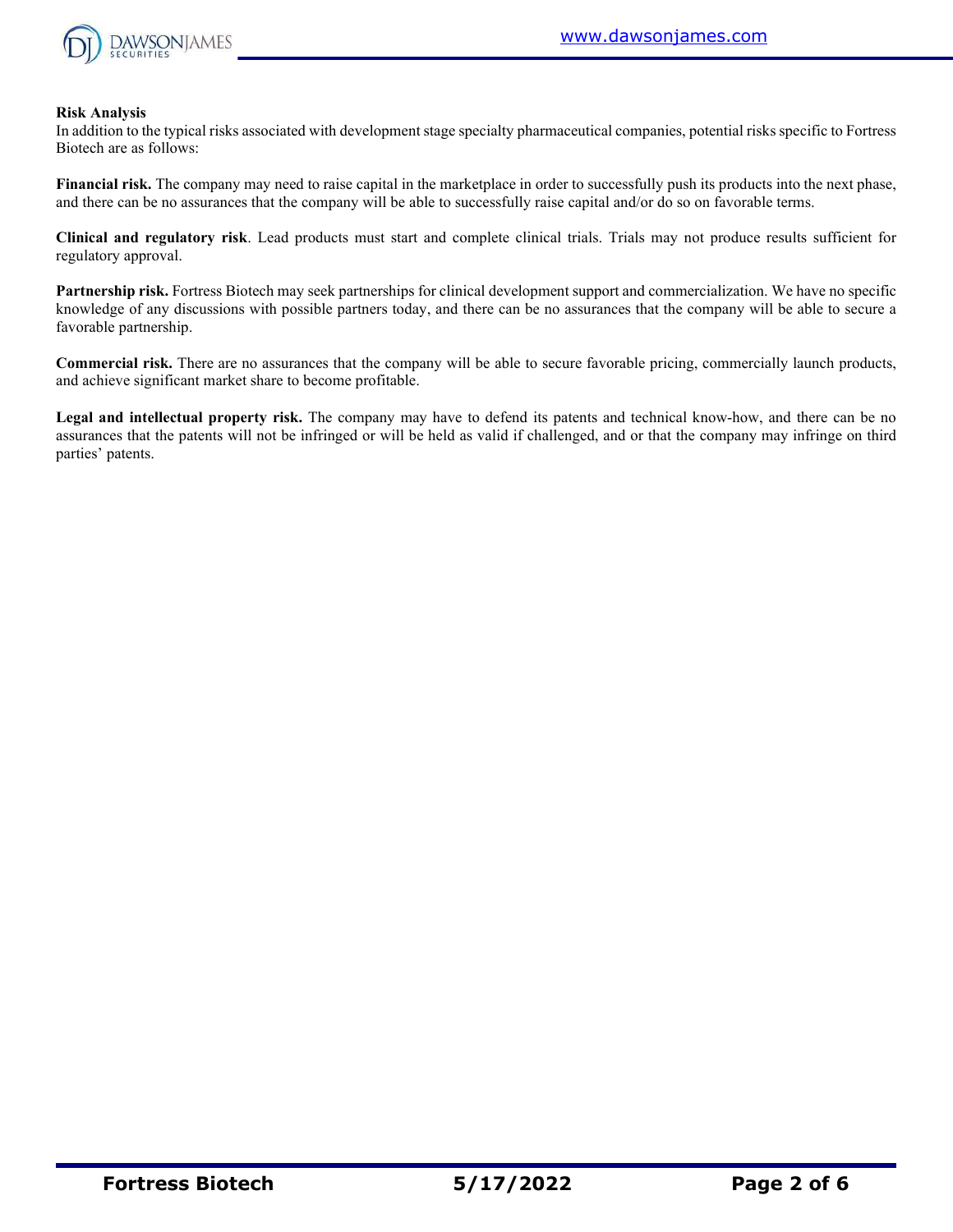

#### **Exhibit 1. Income Statement**

|                                                                                   | 2019A      | 2020A           | 2021A           |                              |                       |                       |                | 2022E              | 2023E          | 2024E                        | 2025E                         | 2026E                    | 2027E                 | 2028E                      | 2029E                         | 2030E                           |
|-----------------------------------------------------------------------------------|------------|-----------------|-----------------|------------------------------|-----------------------|-----------------------|----------------|--------------------|----------------|------------------------------|-------------------------------|--------------------------|-----------------------|----------------------------|-------------------------------|---------------------------------|
| Probability Revenue Forecast: ('000)                                              |            |                 |                 |                              |                       |                       |                |                    |                |                              |                               |                          |                       |                            |                               |                                 |
| Avenue Therapeutics: IV Tramadol end use sales                                    |            |                 | s               | s                            | \$                    |                       |                | s                  |                |                              |                               |                          |                       |                            |                               |                                 |
| Percent Owned by Fortress                                                         | 32%        | 32%             | 32%             | 32%                          | 32%                   | 32%                   | 32%            | 32%                | 32%            | 32%                          | 32%                           | 32%                      | 32%                   | 32%                        | 32%                           | 32%                             |
| <b>Revenues Attributed back to Fortress</b>                                       |            |                 |                 |                              |                       |                       |                |                    |                |                              |                               |                          |                       |                            |                               |                                 |
| Mustang Bio - Bubble Boy (MB-107)                                                 |            |                 |                 | 19,406<br>$\mathbf{s}$<br>s. | 22.781<br>\$          | 18,563<br>-S          | 23,625         | $84,375$ \$<br>\$. | 180,000        | 255,938                      | 278,438<br>s                  | 267,188<br>\$.           | 328,125<br>Is         | 300,000<br>s               | 261,563                       | 215,625<br>s                    |
| Percent Owned by Fortress                                                         | 30%        | 30%             | 30 <sup>o</sup> | 30%                          | 30%                   | 30%                   | 30%            | 30%                | 30%            | 30%                          | 30%                           | 30%                      | 30%                   | 30%                        | 30%                           | 30%                             |
| <b>Revenues Attributed back to Fortress</b>                                       |            | x               |                 | 5.822                        | 6.834                 | 5.569                 | 7.088          | 25.313             | 54,000         | 76,781                       | 83.531                        | 80,156                   | 98.438                | 90,000                     | 78.469                        | 64.688                          |
| Cyprium -CUTX-101 - Menkes Disease                                                |            |                 | $\epsilon$      | 5.175<br>- \$                | 6,075<br>- \$         | 4.950<br>$\mathbf{s}$ | 6,300          | $22.500$ S         | 67,500         | 112,500<br>$\epsilon$        | $\hat{\mathbf{z}}$<br>157,500 | s.<br>180,000            | Is<br>180,000         | 180,000<br>$\epsilon$      | 180,000<br>$\hat{\mathbf{z}}$ | 180,000                         |
| Percent Owned by Fortress                                                         | 89%        | 89%             | 89%             | 89%                          | 89%                   | 89%                   | 89%            | 89%                | 89%            | 89 <sup>°</sup>              | 89%                           | 899                      | 89%                   | 899                        | 89%                           | 899                             |
| <b>Revenues Attributed back to Fortress</b>                                       |            |                 | - 1             | 4,606                        | 5,407                 | 4.406                 | 5,607          | 20.025             | 60.075         | 100.125                      | 140.175                       | 160,200                  | 160.200               | 160,200                    | 160.200                       | 160,200                         |
| CheckPoint (Cosibelimab PD-L1)                                                    |            |                 |                 | \$                           | \$                    | $\mathbf{s}$          |                |                    | 29,945         | 94,112                       | 188,224                       | $\epsilon$<br>282,336    | 376,448               | 470,559                    | 564,671                       | 658,783                         |
| Percent Owned by Fortress                                                         | 32%        | 32%             | 32%             | 32%                          | 32%                   | 32%                   | 32%            | 32%                | 32%            | 32 <sup>o</sup>              | 32%                           | 329                      | 32%                   | 329                        | 32%                           | 329                             |
| <b>Revenues Attributed back to Fortress</b>                                       |            |                 |                 |                              |                       |                       |                |                    | 9.582          | 30.116                       | 60.232                        | 90.347                   | 120,463               | 150.579                    | 180.695                       | 210.811                         |
| CK-101 end use sales                                                              |            |                 |                 |                              |                       |                       |                |                    | 271,206        | 542,413                      | 650,896                       | 759,378                  | 813,619               | 867,861                    | 922,102                       | 976,343                         |
|                                                                                   |            |                 |                 |                              |                       |                       |                |                    |                |                              |                               |                          | 32%                   |                            |                               |                                 |
| Percent Owned by Fortress                                                         | 32%        | 32%             | 32%             | 32%                          | 32%                   | 32%                   | 32%            | 32%                | 32%<br>86,786  | 32 <sup>o</sup><br>173,572   | 32%                           | $32^\circ$<br>243.001    | 260,358               | 32 <sup>o</sup><br>277.715 | 32%<br>295,073                | 32 <sup>o</sup>                 |
| <b>Revenues Attributed back to Fortress</b>                                       |            |                 |                 |                              |                       |                       |                |                    |                |                              | 208,287                       |                          |                       |                            |                               | 312,430                         |
| Journey Medical Corporation (Dermatology)                                         | 34.921     | 44.531          | 63,134          | 20.796                       | 16,743                | 15,455                | 11,402         | 64,397             | 70,836         | 77,920                       | 85,712                        | 94,283                   | 103,711               | 114,083                    | 125,491                       | 138,040                         |
| Percent Owned by Fortress                                                         | 100%       | 100%            | 100%            | 47%                          | 47%                   | 47%                   | 47%            | 47%                | 47%            | 47 <sup>°</sup>              | 47%                           | 47 <sup>°</sup>          | 47%                   | 47%                        | 47%                           | 47%                             |
| <b>Revenues Attributed back to Fortress</b>                                       | 34,921     | 44.531          | 63.134          | 9,774                        | 7,869                 | 7,264                 | 5,359          | 30,266             | 33,293         | 36,622                       | 40,285                        | 44,313                   | 48,744                | 53,619                     | 58,981                        | 64,879                          |
| <b>Other Revenue Back to Fortress</b>                                             | 1,708      | 1,068           | 5,656           | 3,129                        | 240                   | 250                   | (2,619)        | 1,000              | 1,100          | 1,210                        | 1,331                         | 1,464                    | 1,611                 | 1,772                      | 1,949                         | 2,144                           |
| <b>Fortress Revenues</b>                                                          | 36,629     | 45,599          | 68,791          | 23.925                       | 20,350                | 17,488                | 15,435         | 77,198             | 244.836        | 418.427                      | 533.840                       | 619,482                  | 689.814               | 733.885                    | 775,366                       | 815,150                         |
|                                                                                   |            |                 |                 |                              |                       |                       |                |                    |                |                              |                               |                          |                       |                            |                               |                                 |
|                                                                                   |            |                 |                 |                              |                       |                       |                |                    |                |                              |                               |                          |                       |                            |                               |                                 |
| Avenue Therapeutic (IV Tramadol) Royalties (4.5% on sales > \$325M)               |            |                 |                 |                              |                       |                       |                |                    |                |                              |                               |                          |                       |                            |                               |                                 |
| Associate Milestones                                                              |            |                 | \$.<br>$\sim$   |                              |                       |                       |                |                    |                |                              |                               |                          |                       |                            |                               |                                 |
|                                                                                   |            |                 |                 |                              |                       |                       |                |                    |                |                              |                               |                          |                       |                            |                               |                                 |
| Mustang Bio - Bubble Boy (MB-107) Prob. Adj. Royalties - 4.5%                     |            |                 |                 | 873                          | 1 0 2 5               |                       |                | S.                 |                |                              | I S                           | $\mathfrak{L}$           |                       | $\mathbf{s}$               |                               | 9,703<br>\$.                    |
|                                                                                   |            |                 |                 | s.<br>- \$                   | - \$                  | 835<br>- \$           | 1.063          | 3,797              | 8,100<br>IS.   | \$11,517.19                  | 12,530                        | 12,023                   | 14.766<br>$\sim$      | 13,500                     | 11,770<br>\$                  |                                 |
| Associate Milestones                                                              |            |                 |                 |                              |                       |                       |                |                    |                |                              |                               |                          |                       |                            |                               |                                 |
|                                                                                   |            |                 |                 |                              |                       |                       |                |                    |                |                              |                               |                          |                       |                            |                               |                                 |
| Cyprium - CUTX-101 Menke's Disease - Prob. Adj. Royalties - 4.5%                  |            |                 |                 | 311<br>- \$                  | 365<br>- \$           | 297<br>$\mathbf{s}$   | 378            | s.<br>1.350        | 11.475<br>- \$ | s.<br>28.125                 | $\mathbf{s}$<br>39.375        | s.<br>45,000             | l s<br>45,000         | s.<br>45,000               | 45.000<br>$\hat{\mathbf{z}}$  | s.<br>45,000                    |
| Associate Milestones                                                              |            |                 |                 | 2,300<br><b>S</b>            | 2,700<br>$\mathbf{s}$ | 2,200<br>-S           | 2,800          | $10,000$ \$<br>s.  | 10,000         | \$<br>10,000                 | 10,000<br>-S                  | 10,000<br>s.             | 10,000<br>l s         | 10,000<br>s.               | 10,000<br>- \$                | 10,000<br>s.                    |
|                                                                                   |            |                 |                 |                              |                       |                       |                |                    |                |                              |                               |                          |                       |                            |                               |                                 |
| CheckPoint (Cosibelmab PD-L1) - Prob. Adj. Royalties - 4.5%                       |            |                 |                 |                              | $\mathbf{s}$          |                       |                | S.                 |                |                              | 1,348<br>s                    | \$<br>4,235              | 8,470<br>$\mathbf{s}$ | s<br>12,705                | $\mathbf{s}$<br>16,940        | 21,175<br>s                     |
| Associate Milestones                                                              |            |                 |                 |                              |                       |                       |                |                    |                |                              |                               |                          |                       |                            |                               |                                 |
|                                                                                   |            |                 |                 |                              |                       |                       |                |                    |                |                              |                               |                          |                       |                            |                               |                                 |
| CheckPoint (CK-101 - TKI) - Prob. Adj. Royalties -25%                             |            |                 |                 |                              |                       |                       |                |                    | 12.204         | 24,409<br>$\mathbf{\hat{z}}$ | 29,290<br>$\mathbf{s}$        | 34,172<br>$\mathfrak{L}$ | 36,613<br>Is.         | $\mathbf{s}$<br>39,054     | 41,495<br>$\hat{\mathbf{x}}$  | 43,935<br>$\tilde{\mathcal{L}}$ |
| Associate Milestones                                                              |            |                 | 2.400           |                              | 9,000                 |                       |                | $9,000$ \$         | 50,000         | 50,000<br>$\mathbf{\hat{z}}$ | 50,000                        | 50,000                   | 35,000<br>l s         |                            |                               |                                 |
| <b>Total Royalties &amp; Milestones</b>                                           | - 4        |                 | 72,666          | 3,484                        | 13,090                | 3,332                 | 4,241          | 24,147             | 91,779         | 124,051                      | 142,542                       | 155,430                  | 149,849               | 120,259                    | 125,205                       | 129,814                         |
|                                                                                   |            |                 |                 |                              |                       |                       |                |                    |                |                              |                               |                          |                       |                            |                               |                                 |
| <b>Expenses</b>                                                                   |            |                 |                 |                              |                       |                       |                |                    |                |                              |                               |                          |                       |                            |                               |                                 |
| <b>Fortress</b>                                                                   |            |                 |                 |                              |                       |                       |                |                    |                |                              |                               |                          |                       |                            |                               |                                 |
| Costs of Goods Sold (Journey Medical)                                             | 10,532     | 14,594          | 32,084          | 8,203                        |                       | $\sim$                | $\sim$         | 8,203              |                |                              |                               |                          |                       |                            |                               |                                 |
| <b>%COGS</b>                                                                      | 299        | 33 <sup>9</sup> | 519             | 0%                           | 0%                    | 0%                    | nº             | 139                | റ്റ            | $^{\circ}$                   | 0%                            | $^{\circ}$               | nº                    | $^{\circ}$                 | nº                            | 0°                              |
|                                                                                   |            |                 |                 |                              |                       |                       |                |                    |                |                              |                               |                          |                       |                            |                               |                                 |
| <b>Research and Development (Consolidated)</b>                                    | 75,236     | 64.108          | 113,240         | 36.722                       | 28.536                | 30,915                | 32,104         | 118,902            | 124,847        | 131.089                      | 137,644                       | 144,526                  | 151.752               | 159,340                    | 167,307                       | 175,672                         |
| Fortress                                                                          |            | 2,780           |                 | 2,814                        |                       |                       |                |                    |                |                              |                               |                          |                       |                            |                               |                                 |
| Avenue                                                                            |            | 2.866           |                 | 1.808                        |                       |                       |                |                    |                |                              |                               |                          |                       |                            |                               |                                 |
| Checkpoint                                                                        |            | 11,735          |                 | 14,760                       |                       |                       |                |                    |                |                              |                               |                          |                       |                            |                               |                                 |
| Mustang                                                                           |            | 39,475          |                 | 16,164                       |                       |                       |                |                    |                |                              |                               |                          |                       |                            |                               |                                 |
| Journey                                                                           |            |                 |                 | 1,266                        |                       |                       |                |                    |                |                              |                               |                          |                       |                            |                               |                                 |
| Other**                                                                           |            | 1,606           |                 |                              |                       |                       |                |                    |                |                              |                               |                          |                       |                            |                               |                                 |
| Research and Development-licenses acquired                                        | 6.090      | 1.820           | 15.625          | 3.680                        | 3840                  | 4 160                 | 4.320          | 16,000             | 16800          | 17640                        | 18.522                        | 19448                    | 20.421                | 21 442                     | 22.514                        | 23.639                          |
| <b>General and Administrative (Consolidated)</b>                                  | 55,590     | 61.166          | 86.843          | 26,270                       | 23.031                | 20.373                | 18,906         | 88,580             | 90.351         | 92.158                       | 94.002                        | 95.882                   | 97.799                | 99.755                     | 101.750                       | 103,785                         |
| <b>Fortress</b>                                                                   |            | 23,341          |                 | 6,177                        |                       |                       |                |                    |                |                              |                               |                          |                       |                            |                               |                                 |
| Avenue                                                                            |            | 234             |                 | 1,055                        |                       |                       |                |                    |                |                              |                               |                          |                       |                            |                               |                                 |
| Checkpoint                                                                        |            | 651             |                 | 1.922                        |                       |                       |                |                    |                |                              |                               |                          |                       |                            |                               |                                 |
| Journey Medical Corp. (SG&A)                                                      |            | 25,659          |                 | 14,715                       |                       |                       |                |                    |                |                              |                               |                          |                       |                            |                               |                                 |
| Mustang                                                                           |            | 681             |                 | 2,402                        |                       |                       |                |                    |                |                              |                               |                          |                       |                            |                               |                                 |
| Journey                                                                           |            |                 |                 |                              |                       |                       |                |                    |                |                              |                               |                          |                       |                            |                               |                                 |
| Other**                                                                           |            | 1,184           | 9540            |                              |                       |                       |                |                    |                |                              |                               |                          |                       |                            |                               |                                 |
| <b>Total Operating expenses</b>                                                   | 147,448    | 42,146          | 257,332         | 71.195                       | 55.407                | 55,448                | 55,329         | 231,685            | 231,999        | 240,888                      | 250,168                       | 259,856                  | 269,972               | 280,537                    | 291,571                       | 303,097                         |
| <b>Total Operating expenses (Adjusted)</b>                                        |            | 69.164          |                 |                              |                       |                       |                |                    |                |                              |                               |                          |                       |                            |                               |                                 |
|                                                                                   |            |                 |                 |                              |                       |                       |                |                    |                |                              |                               |                          |                       |                            |                               |                                 |
|                                                                                   |            |                 |                 |                              |                       |                       |                |                    |                |                              |                               |                          |                       |                            |                               |                                 |
| <b>Operating Income (Loss)</b>                                                    | 110,819    | (96, 546)       | (188, 541)      | (47, 270)                    | (21, 967)             | (34, 627)             | (35, 654)      | (139, 518)         | 104,617        | 301,589                      | 426,215                       | 515,056                  | 569,690               | 573,607                    | 609,000                       | 641,867                         |
| Operating Income (Loss) adjusted                                                  |            | (23, 565)       |                 |                              |                       |                       |                |                    |                |                              |                               |                          |                       |                            |                               |                                 |
| Interest income (expense), net                                                    | 2,559      | 2,687           | 649             | 142                          | 164                   | 177                   | 184            | 681                | 716            | 751                          | 789                           | 828                      | 870                   | 913                        | 959                           | 1,007                           |
| Interest expense and financing fee                                                | (11, 849)  | (12, 441)       | (15,308)        | (2,350)                      | (3,858)               | (4, 179)              | (4, 340)       | (16,073)           | (16, 877)      | (17, 721)                    | (18, 607)                     | (19, 537)                | (20, 514)             | (21, 540)                  | (22, 617)                     | (23, 748)                       |
| Change in FV of derivative liability                                              |            | (1.147)         | 39 294          |                              |                       |                       |                |                    |                |                              |                               |                          |                       |                            |                               |                                 |
| Change in FV of subsidiary convertible note                                       |            |                 | (447)           |                              |                       |                       |                |                    |                |                              |                               |                          |                       |                            |                               |                                 |
| Change in FV of investments                                                       | (27)       | 533             |                 |                              |                       |                       |                |                    |                |                              |                               |                          |                       |                            |                               |                                 |
| Gain on deconsolidation of Caelum                                                 | 18,476     |                 |                 |                              |                       |                       |                |                    |                |                              |                               |                          |                       |                            |                               |                                 |
| <b>Total Other Income</b>                                                         | 9,159      | (10, 369)       | 24,188          | (2, 208)                     | (3,694)               | (4,002)               | (4, 156)       | (15, 392)          | (16, 162)      | (16,970)                     | (17, 818)                     | (18, 709)                | (19, 644)             | (20, 627)                  | (21, 658)                     | (22, 741)                       |
|                                                                                   |            |                 | (164.353)       |                              | (25.661)              | (38.629)              | (39.809)       |                    | 88.456         | 284.620                      | 408.397                       | 496.347                  | 550.046               | 552980                     | 587 342                       |                                 |
| Pretax Income (loss from continuing operations)<br>Income Tax Benefit (Provision) | (101, 660) | (130, 480)      |                 | (49, 478)                    |                       |                       |                | (154, 910)         |                | 28,462                       | 61,260                        | 89,343                   | 110,009               | 116,126                    | 135,089                       | 619,126<br>154,782              |
|                                                                                   | n'         |                 | (447)<br>0°     | 0%                           | 0%                    | 0%                    | O <sub>2</sub> | $^{\circ}$         |                |                              |                               |                          |                       |                            |                               |                                 |
| <b>Tax Rate</b>                                                                   |            | O <sup>9</sup>  |                 |                              |                       |                       |                |                    | 0%             | 109                          | 15%                           | 18 <sup>°</sup>          | 20%                   | 21'                        | 239                           | 25                              |
|                                                                                   |            |                 |                 |                              |                       |                       |                |                    |                |                              |                               |                          |                       |                            |                               |                                 |
|                                                                                   |            |                 |                 |                              |                       |                       |                |                    |                |                              |                               |                          |                       |                            |                               |                                 |
| <b>GAAP Net Income (Loss)</b>                                                     | (101,660)  | (130.480)       | (164, 826)      | (49, 478)                    | (25,661)              | (38, 629)             | (39, 809)      | (154, 910)         | 88 456         | 256 158                      | 347,137                       | 407,005                  | 440.037               | 436.854                    | 452.253                       | 464,345                         |
| Addjusted (Non-GAAP) Loss                                                         |            | (35, 842)       |                 |                              |                       |                       |                |                    |                |                              |                               |                          |                       |                            |                               |                                 |
| Less: net loss attributable to non-controlling interests                          | 61700      | 55 264          | 100 123         | 33 718                       | 23.309                | 25 25 1               | 26 222         | 97 119             | 91.292         | 85815                        | 80.666                        | 75826                    | 71 276                | 67,000                     | 62.980                        | 59.201                          |
| Net Income (loss) attributable to common stockholders                             | (39, 960)  | (53, 560)       | (64, 703)       | (15,760)                     | (2, 353)              | (13, 378)             | (13, 587)      | (45,078)           | 179,748        | 341,972                      | 427,803                       | 482,831                  | 511,313               | 503,854                    | 515,233                       | 523,545                         |
| <b>GAAP-EPS</b>                                                                   | (0.73)     | (0.76)          | (0.79)          | (0.18)                       | (0.03)                | (0, 15)               | (0.16)         | (0.52)             | 2.07           | 3.93                         | 489                           | 5.50                     | 5.80                  | 5.69                       | 5.80                          | 5.87                            |
| GAAP-EPS (Dil)                                                                    | (0.60)     | (0.76)          | (0.79)          | (0.18)                       | (0.03)                | (0.15)                | (0.16)         | (0.52)             | 2.07           | 3.93                         | 4.89                          | 5.50                     | 5.80                  | 5.69                       | 5.80                          | 5.87                            |
| Adjusted Non-GAAP EPS (DIL)                                                       |            | (0.50)          |                 |                              |                       |                       |                |                    |                |                              |                               |                          |                       |                            |                               |                                 |
| Watd Ava Shrs (Bas) - '000s                                                       | 54 7 11    | 71.077          | 81700           | 86,255                       | 86.341                | 86428                 | 86,514         | 86.385             | 86 731         | 87078                        | 87427                         | 87 777                   | 88,129                | 88 482                     | 88836                         | 89,192                          |
| Wgtd Avg Shrs (Dil) - '000s                                                       | 65,502     | 71.077          | 81,700          | 86,255                       | 86,341                | 86,428                | 86.514         | 86,385             | 86,731         | 87.078                       | 87,427                        | 87,777                   | 88,129                | 88.482                     | 88.836                        | 89,192                          |

Wgtd Avg Shrs (Dil) - '000s 71,077 65,502 81,700 86,255 86,341 86,428 86,514 86,385 86,731 87,078 87,427 87,777 88,129 88,482 88,836 89,192 Source: Company reports and Dawson James \*\* Includes the follow ing partner companies: Aevitas, Cellvation, Cyprium, Helocyte and Tamid (a Fortress partner company that discontinued development and terminated the related licenses and clinical trial agreements w ith the University of North Carolina at Chapel Mill for all three of its preclinical product candidates).

*Source: Dawson James estimates and company reports*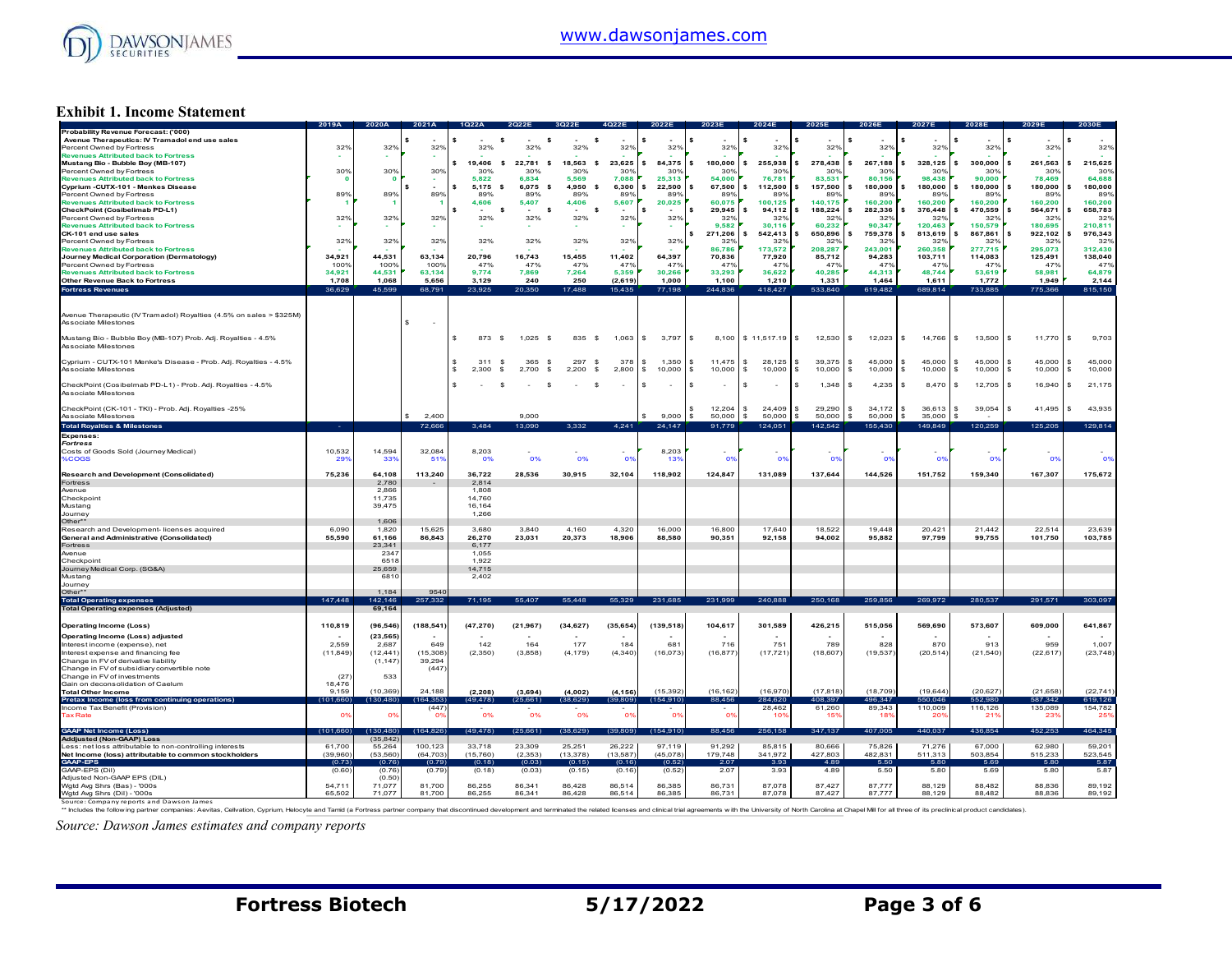

Companies mentioned in this report, working with Fortress and/or part of valuation discussion:

Alexion (ALXN/NASDAQ)-Not covered. Astra Zeneca (AZN/NASDAQ) – Not Covered InvaGen Pharmaceuticals – (Private). St. Jude Children's Research Hospital (Private). Mustang Bio (MBIO/NASDAQ) – Not covered. Checkpoint Therapeutics (CKPT/NASDAQ) – Not covered.

Avenue Therapeutics (ATXI/ NASDAQ) – Not covered.

Caelum Biosciences (Private).

Journey Medical Corporation (DERM).

Cyprium Therapeutics (Private).

Fuji Yakuhin (subsidiary of Fuji-Japan – Not Covered)

### **Important Disclosures:**

#### **Price Chart:**



Update – Buy November 4, 2019, Price Target \$19.00 Update – Buy December 11, 2019, Price Target \$19.00 Update – Buy December 23, 2019, Price Target \$19.00 Update – Buy January 15, 2020, Price Target \$19.00 Update – Buy February 14, 2020, Price Target \$19.00 Update – Buy February 20, 2020, Price Target \$19.00 Update – Buy March 30, 2020, Price Target \$19.00 Update – Buy May 14, 2020, Price Target \$19.00 Update – Buy July 31, 2020, Price Target \$19.00 Update – Buy September 8, 2020, Price Target \$19.00 Price Target Change – Buy October 12, 2020, Price Target \$15.00 Update – Buy October 20, 2020, Price Target \$15.00 Price Target Change – Buy November 10, 2020, Price Target \$16.00 Update – Buy December 14, 2020, Price Target \$16.00 Update – Buy February 2, 2021, Price Target \$16.00 Price Target Change – Buy February 17, 2021, Price Target \$21.00 Price Target Change – Buy February 24, 2021, Price Target \$22.00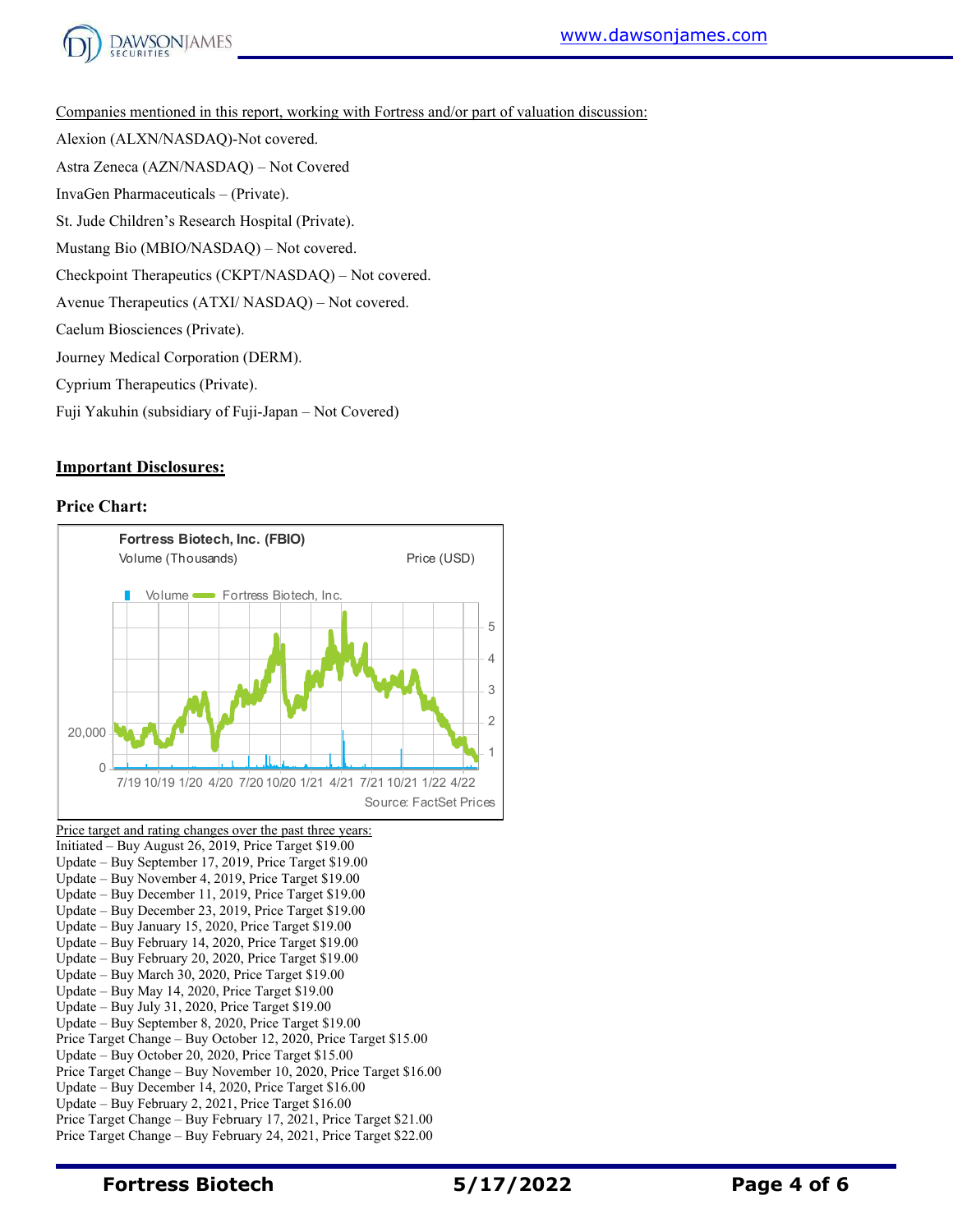

- Price Target Change Buy April 7, 2021, Price Target \$24.00 Update – Buy April 13, 2021, Price Target \$24.00 Update – Buy May 10, 2021, Price Target \$24.00 Update – Buy May 20, 2021, Price Target \$24.00
- Update Buy June 11, 2021, Price Target \$24.00
- Update Buy June 15, 2021, Price Target \$24.00
- Update Buy August 17, 2021, Price Target \$24.00
- Update Buy September 29, 2021, Price Target \$24.00
- Update Buy October 26, 2021, Price Target \$24.00
- Update Buy November 19, 2021, Price Target \$24.00
- Update Buy February 17, 2022, Price Target \$24.00
- Update Buy March 28, 2022, Price Target \$24.00
- Update Buy May 17, 2022, Price Target \$24.00

Dawson James Securities, Inc. (the "Firm") is a member of the Financial Industry Regulatory Authority ("FINRA") and the Securities Investor Protection Corporation ("SIPC").

The Firm does not make a market in the securities of the subject company(s). The Firm has engaged in investment banking relationships with the subject company in the prior twelve months, as a manager or co-manager of a public offering and has received compensation resulting from those relationships. The Firm may seek compensation for investment banking services in the future from the subject company(s). The Firm has received other compensation from the subject company(s) in the last 12 months for services unrelated to managing or co-managing of a public offering.

Neither the research analyst(s) whose name appears on this report nor any member of his (their) household is an officer, director or advisory board member of these companies. The Firm and/or its directors and employees may own securities of the company(s) in this report and may increase or decrease holdings in the future. As of May 16, 2022, the Firm as a whole did not beneficially own 1% or more of any class of common equity securities of the subject company(s) of this report. The Firm, its officers, directors, analysts or employees may affect transactions in and have long or short positions in the securities (or options or warrants related to those securities) of the company(s) subject to this report. The Firm may affect transactions as principal or agent in those securities.

Analysts receive no direct compensation in connection with the Firm's investment banking business. All Firm employees, including the analyst(s) responsible for preparing this report, may be eligible to receive non-product or service-specific monetary bonus compensation that is based upon various factors, including total revenues of the Firm and its affiliates as well as a portion of the proceeds from a broad pool of investment vehicles consisting of components of the compensation generated by investment banking activities, including but not limited to shares of stock and/or warrants, which may or may not include the securities referenced in this report.

Although the statements in this report have been obtained from and are based upon recognized statistical services, issuer reports or communications, or other sources that the Firm believes to be reliable, we cannot guarantee their accuracy. All opinions and estimates included in this report constitute the analyst's judgment as of the date of this report and are subject to change without notice.

# **Information about valuation methods and risks can be found in the "VALUATION" and "RISK ANALYSIS" sections of this report.**

The securities of the company discussed in this report may be unsuitable for investors depending on their specific investment objectives and financial position. This report is offered for informational purposes only and does not constitute an offer or solicitation to buy or sell any securities discussed herein in any jurisdiction where such would be prohibited. Additional information is available upon request.

# **Rating Definitions:**

- 1) **Buy**: the analyst believes the price of the stock will appreciate and produce a total return of at least 20% over the next 12-18 months;
- 2) **Neutral**: the analyst believes the price of the stock is fairly valued for the next 12-18 months;
- 3) **Sell**: the analyst believes the price of the stock will decline by at least 20% over the next 12-18 months and should be sold.